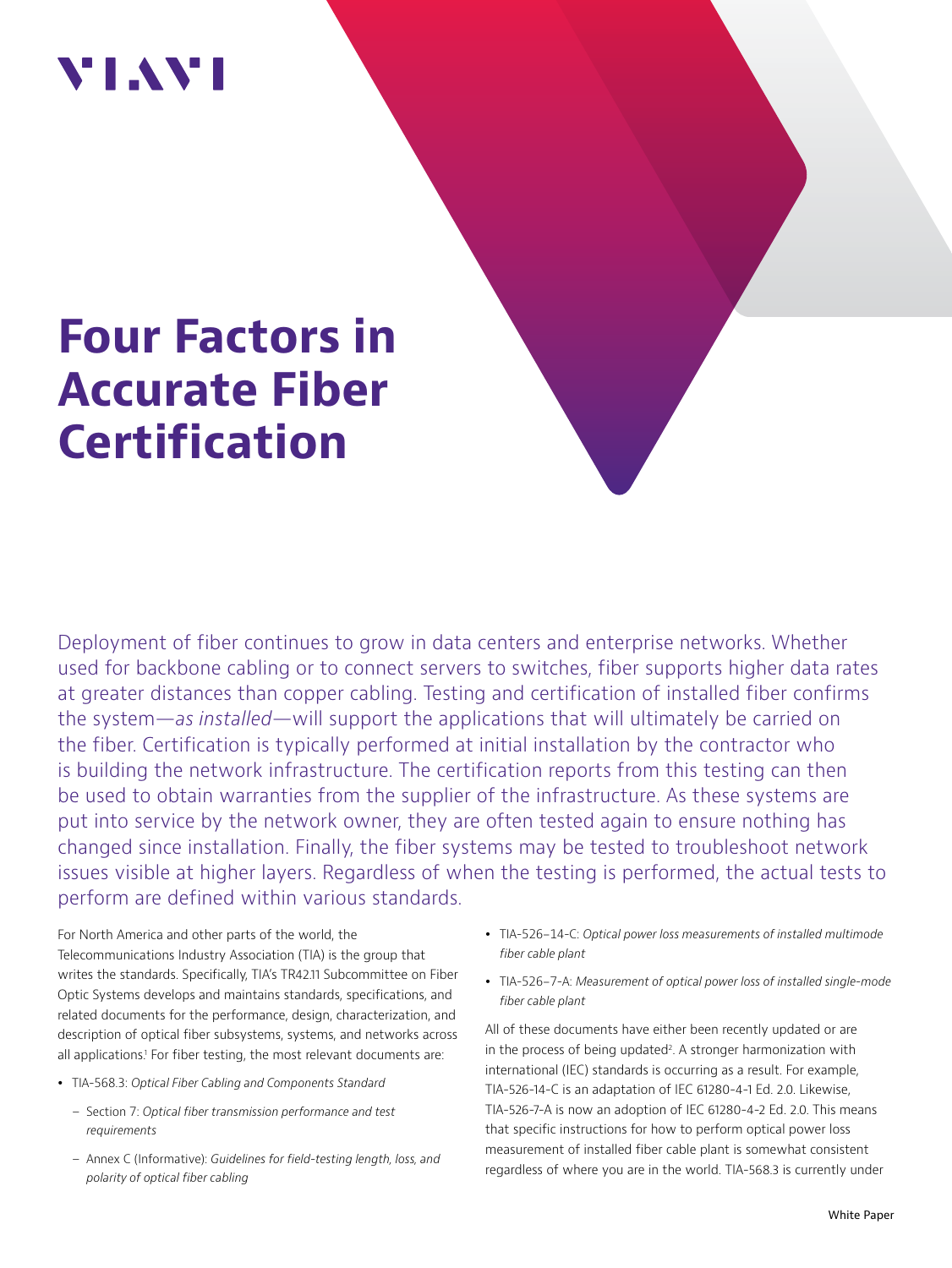review by TIA's TR-42.11 subcommittee and should move to revision "D" by the middle of 2016. As with all standards, many of the above documents call on other standards. Of importance for this article is IEC 61300-3-35, *Examinations and measurements – Fiber optic connector endface visual and automated inspection*, as this standard is called upon by all of the three TIA standards listed above.

Standards continue to evolve to reflect current realities in terms of systems being deployed and the best-practices to ensure they perform as designed. They also evolve to define practices that, if followed, will result in more consistent test results. In other words, a close following of the standards will ensure that the measurements performed by various people (contractors, cabling vendors, end-users) are consistent.

For this reason, it is important that updates to standards and current industry best practices are reflected in specifications for installations as well as performed by those testing and certifying fiber systems at all phases of the network lifecycle.

This article is not meant to be a comprehensive listing of all changes to the standards. Rather, it is meant to highlight several key factors that will help ensure accurate and repeatable loss measurements of installed fiber systems. While the standards do describe the use of optical time domain reflectometers (OTDR), this article will focus on the use of optical loss test sets (OLTS) to perform what is often referred to as Tier 1 certification—the measurement of loss and length, checking of polarity, pass/fail analysis, and documentation of results. The four key factors to be discussed are:

- 1. End-Face Inspection
- 2. Encircled Flux for Multimode Sources
- 3. Use of Test Reference Cords
- 4. Setting and Performing Test References

## **1. End-Face Inspection**

When two fibers are mated together, there are three key requirements to ensure light passes from fiber to fiber without excessive loss or back reflections. Today's connector design and production techniques have eliminated most of the challenges to achieving core alignment and physical contact. What remains challenging is maintaining a pristine end face. A single particle mated into the core of a fiber can cause significant insertion loss, back reflection, and even equipment damage.

As a result, the condition of fiber end faces is likely the single-most controllable factor for the consistency of loss results as well as the ability for a system to perform as designed. This impacts all industries that use fiber optics, not just enterprise and data center networks. In an effort to guarantee a common level of performance from optical connections, the IEC developed Standard 61300-3-35 that specifies pass/fail requirements for end-face quality before connection.3 While telecommunication service (wireline, wireless, cable), aerospace, and other industries have widely adopted this as standard practice,

enterprise and data centers have yet to follow suit even though all current standards require it. The introduction and widespread rollout of higher-speed systems with tighter loss tolerances is changing this.

A simple way to ensure meeting IEC 61300-3-35 is to follow the Inspect Before You Connect™ (IBYC) process. It is important to check *both* sides of the connection—for example, check both the test reference cord and the connector in the bulkhead of the link to be tested. Inspecting both sides of the connection is the only way to ensure that it will be free of contamination and defects. With IBYC, always inspect the fiber first—there is no need to clean a fiber that is already clean. If dirty, clean and inspect again to verify the cleaning was effective. Only when both connectors are clean can you proceed with connecting them.



Figure 1. *Inspect Before You Connect*

#### **A Note on Cleaning**

There are many products on the market for cleaning fiber end faces. It is recommended that a product specifically designed for cleaning the fiber end face be used. There are both dry and wet cleaning methods and products. Many legacy wet-cleaning products tended to leave a film on the fiber that would then attract debris. One recommended practice to follow is to start with dry cleaning. If it is not effective, then try wet cleaning immediately followed by dry cleaning. Regardless of the cleaning method used, the only way to ensure it is effective is to inspect the fiber end face.

## **2. Encircled Flux for Multimode Sources**

Different multimode sources have different modal power distributions, also known as launch conditions. What this means is that different sources fill the large multimode core with different amounts of light. Some sources overfill the multimode core, while others tend to underfill the core. In a very simplistic sense, overfilling the fiber results in measured losses being too high and underfilling the fiber will result in measured losses being too low. The result is a variation of measured losses from tester to tester, assuming all else is equal. IEC 61280-4-14 defines a standard method to characterize the launch conditions of multimode test sources. Known as encircled flux (EF), this is measured as a ratio between the transmitted power at a given radius of the fiber core. An important aspect of encircled flux is that it is measured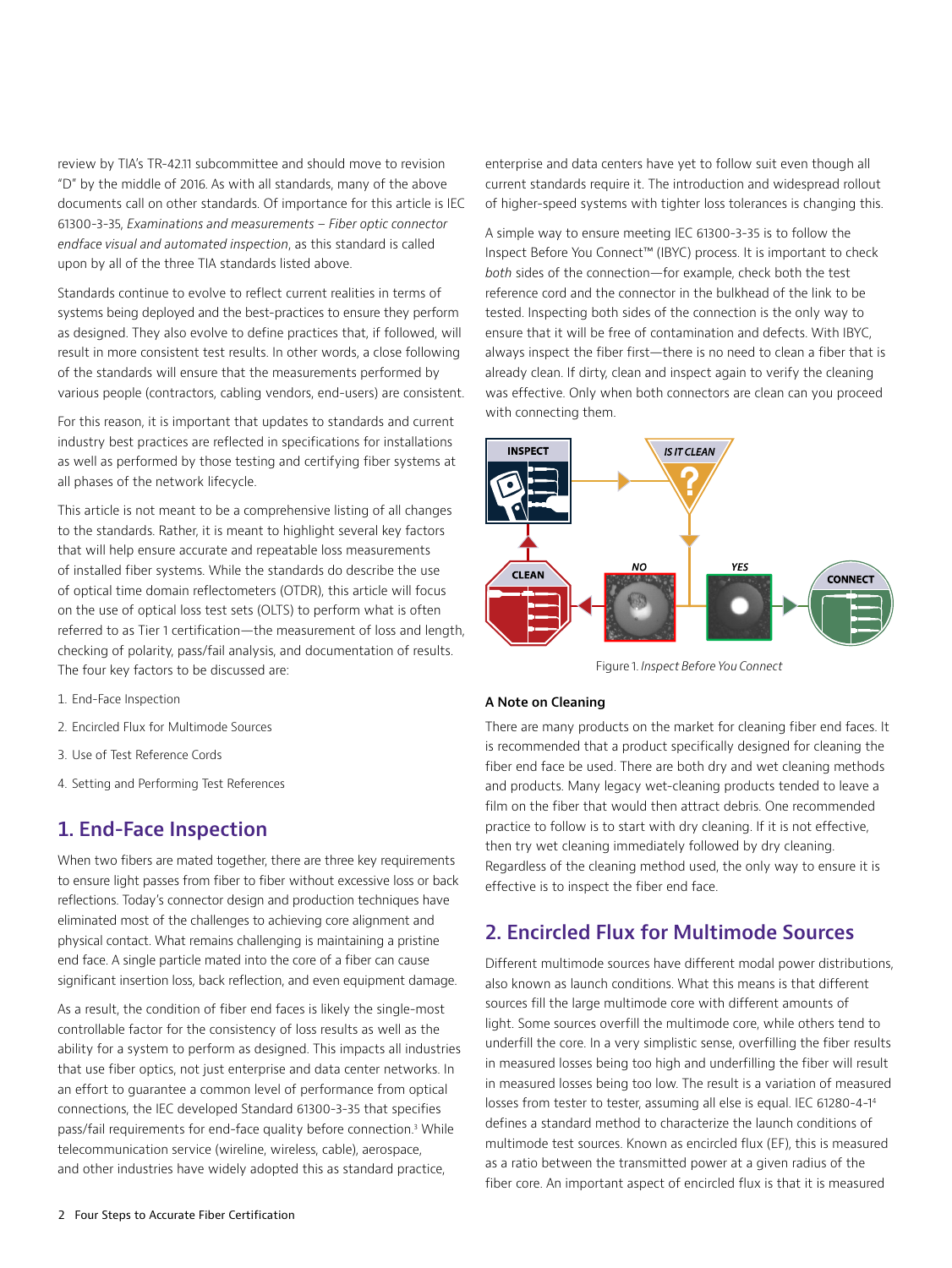at the output of the launch cord rather than at the output of the source. TIA has created a Telecommunications Systems Bulletin (TSB-4979) that describes two methods for implementing light sources to fulfill compliance requirements for the EF launch condition.

Method 1 is the use of a universal controller that can be used for legacy sources where the type of launch condition is not known. Universal controllers have been on the market for quite some time and consist of a "black box" with fixed input and output cords. The input cord connects to the legacy source directly or is mated to a launch cord. The end of the output cord provides an EF condition.

Method 2 is the use of a matched controller. A matched controller is achieved by matching specific sources with specific launch cords. The sources and launch cords are specific by their model number as opposed to their serial numbers. Test equipment vendors create matched controllers by tightly and consistently controlling the source and launch cord conditions during production. Major test equipment vendors now offer matched controller solutions to ensure EF.

A universal controller enables the use of existing sources. While form factors have gotten smaller, these can still be cumbersome to use. Once the connector at the output cord wears out, the device must be sent back to the vendor to have the connector replaced

### **3. Test Reference Cords**

The connection between the test cords and the system under test is a leading cause of uncertainty and variability of loss measurements. Using test reference cords (TRCs) greatly reduces this variability and increases the chances of consistent and repeatable loss measurements. TRCs are not just any fiber cord—they are built to different specifications with much tighter tolerances. In particular, they use high-performance connectors that have optimal geometrical and optical characteristics. The result is that when two reference-grade connectors are mated together there should be nearly no loss. The table below shows the loss expected when mating reference grade connectors together. It also shows the expected loss when mating a reference grade connector to a standard connector.

| <b>Termination 1</b> | <b>Termination 2</b> | <b>Attenuation</b><br>Requirement |
|----------------------|----------------------|-----------------------------------|
| SM reference grade   | SM reference grade   | $\leq$ 0.2 dB                     |
| SM reference grade   | SM standard grade    | $\leq$ 0.5 dB                     |
| MM reference grade   | MM reference grade   | $\leq$ 0.1 dB                     |
| MM reference grade   | MM standard grade    | $\leq$ 0.3 dB                     |

Table 1. Expected losses when mating test reference cords

Compare the expected losses in the table above to the 0.75 dB normal maximum expected loss of two standard connectors. By reducing that maximum significantly, variability of loss measurements due to the test cord connecting to the system decreases significantly. And, since there are both transmit and receive test cords connected to the system under test, the impact is essentially doubled.

One critically-important aspect of using test reference cords is that they must be verified before testing begins as well as periodically while testing is being performed to ensure they continue to meet attenuation requirements. TRCs are consumable items that wear out over time. Fiber connectors are rated for 500 connections, and TRCs are no exception. However, with proper care and handling including inspecting the connector for debris and damage prior to every mating, they will last much longer. Verifying test reference cords is an important step in preparing to test. Fortunately, it is a very simple process. After setting a reference, simply connect the transmit and receive TRCs together with a high-quality adapter and measure loss. The result should be ≤0.2 dB for single mode and ≤0.1 dB for multimode, assuming the correct reference method is being used.

## **4. Setting and Performing Test References**

People familiar with copper systems are used to the terms link and channel. These terms apply to fiber systems as well. A link is between two optical patch panels and may include connections and splices (such as an intermediate patch panel). Adding equipment cords at both ends creates a channel. During the construction phase of an enterprise or data center network, the link is typically what is tested. Only rarely are channels tested. This is important to understand because the test reference method specified by the various standards is different depending on if a link or a channel is being tested.



Figure 2. Links and channels

There are three test reference methods defined by the standards:

- One-cord reference method
- Two-cord reference method
- Three-cord reference method

Universally, the one-cord reference method is recommended for links, the three-cord reference method is recommended for channels, and the two-cord reference method is recommended when testing a system with an equipment cord on one end and a patch panel on the other end. The primary difference of the various reference methods is what losses associated with the connection of the test cords to the system under test are included in the loss measurement. The loss results from a one-cord reference method include both connections to the system under test. The three-cord reference method produces results that exclude the loss associated with the test cords connecting